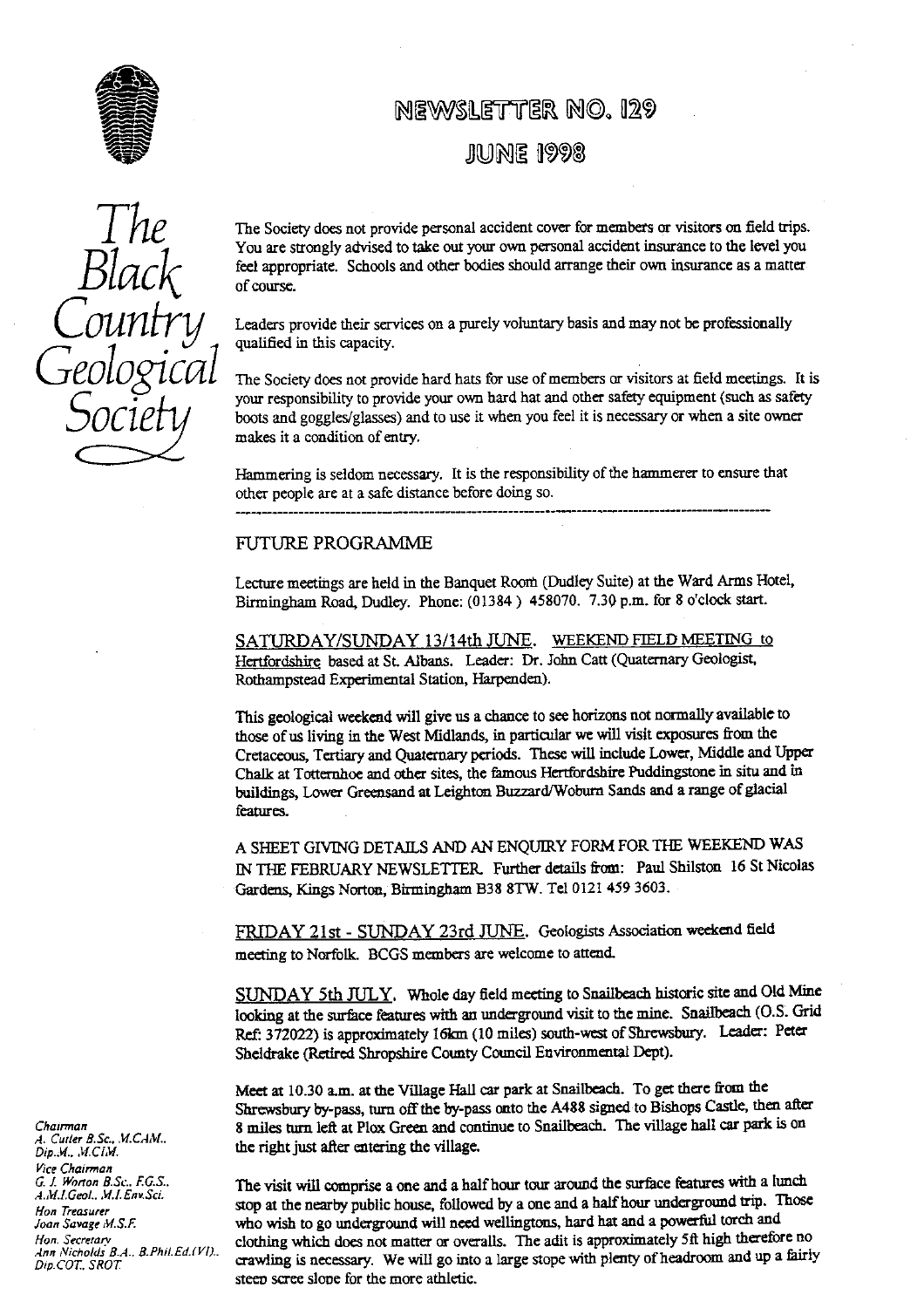Mining at Snailbeach dated back to Roman times and lasted until the 1950's. The mine principally produced galena (lead Sulphide) and some sphalerite (Zinc *Sulphide)* and barytes (Barium Sulphate) and there were smelting activities on the site. The mine site has been restored from a derelict state to provide a fascinating historic display. The visible surface features include a spoil heap of ore and rock, a chimney with a brick flue some hundreds of metres long running from the smelting plant, mine adits and a range of buildings for the mining activity, including the locomotive shed for the mineral railway which ran to join the main line at Pontesbury.

PETER SHELDRAKE has been closely involved with the restoration of the mine and the surface features by Shropshire County Council. He will conduct the tour, both above and below ground. He ran the previous trip to Snailbeach in June 1997.

HARD HATS are requires for this field meeting - MEMBERS MUST PROVIDE THEIR OWN. Lunch at the nearby Public House for this field meeting - The Styper Stones Inn, does do Sunday Lunches and bar meals.

FRIDAY 21st - MONDAY 24th AUGUST . Geologists Association weekend field meeting to the Edinburgh area. BCGS members are welcome to attend. Details and booking arrangements will be announced later.

TUESDAY 1st to THURSDAY 3rd SEPTEMBER First U.K. RIGS Conference. University College, Worcester.

SUNDAY 27th SEPTEMBER Field meeting to Southam Quarry and Burton Dassett. Leader: John Crossling (Warwickshire Museum).

MONDAY 26th OCTOBER. Lecture: "Glimpses of Namibian Geology" by Dr. A.C. Waltham. Tony Waltham writes "Precambrian metamorphics in coalesced cratons dominate Namibia's geology. For those not into such basement complexity, the Karoo cover and a series of spectacular geomorphological features provide a magnificent treat for the geological visitor to this lovely country. Wild deserts, wild coast and wildlife offer endless variety, and an interlude across the border takes in the diamond pipes of Kimberley."

DR. TONY WALTHAM is a senior lecturer in engineering geology in the Civil Engineering Department of Nottingham Treat University. Research interests in karst and ground subsidence are frequently allowed to give way to the sheer joy of seeing new paces around the world, and chasing new sites for Geologists' Association tours is a major pastime.

MONDAY 9th NOVEMBER. Lecture: "the Miravelles geothermal system, Costa Rica". By Dr. C.A. Rochelle (British Geological Survey, Nottingham).

MONDAY 30th NOVEMBER Lecture on mineralogy by Spencer Mather (Society Member).

## **EDITORIAL**

The origins of the modern B.C.G.S. derive from an evening class run by Dr. Peter Oliver, then of Birmingham-University, who became the first Vice Chairman of the Society. From the beginning conservation was foremost of the society's objectives and enthusiastic members spent many Sundays rescuing sample specimens from vertical sections through the basalts/dolerites at a site at Pouk Hill as the Council gradually used *up* the huge quarry for landfill. The society liaised with the Council for sample exposures to be retained and from this acorn a sapling oak is growing. Latest news of the health of the tree comes with the news that Dr. Peter Oliver is organising the first U.K-RIGS Conference at Worcester College. In his capable hands so much has been achieved and all who enjoy their B.C.G.S. membership owe him thanks. He will appreciate the work we carry on conserving the wealth of the Black County's Geology, **under the leadership of Graham Worton, Cohn Reid, Alf Cole** and our present Chairman, Alan Cutler. Here's to the volunteers at Hay Head!

# **REPORTS**

Lecture on Monday 23rd March 1998. Environmental Geology - Examples from Finland. Dr. Roger Dackombe ( Wolverhampton University ).

Dr. Dackombe explained that he was an environmental geologist engaged as a consultant in Finland and Hungary and has studied glacial sediments and Manx sediments in particular.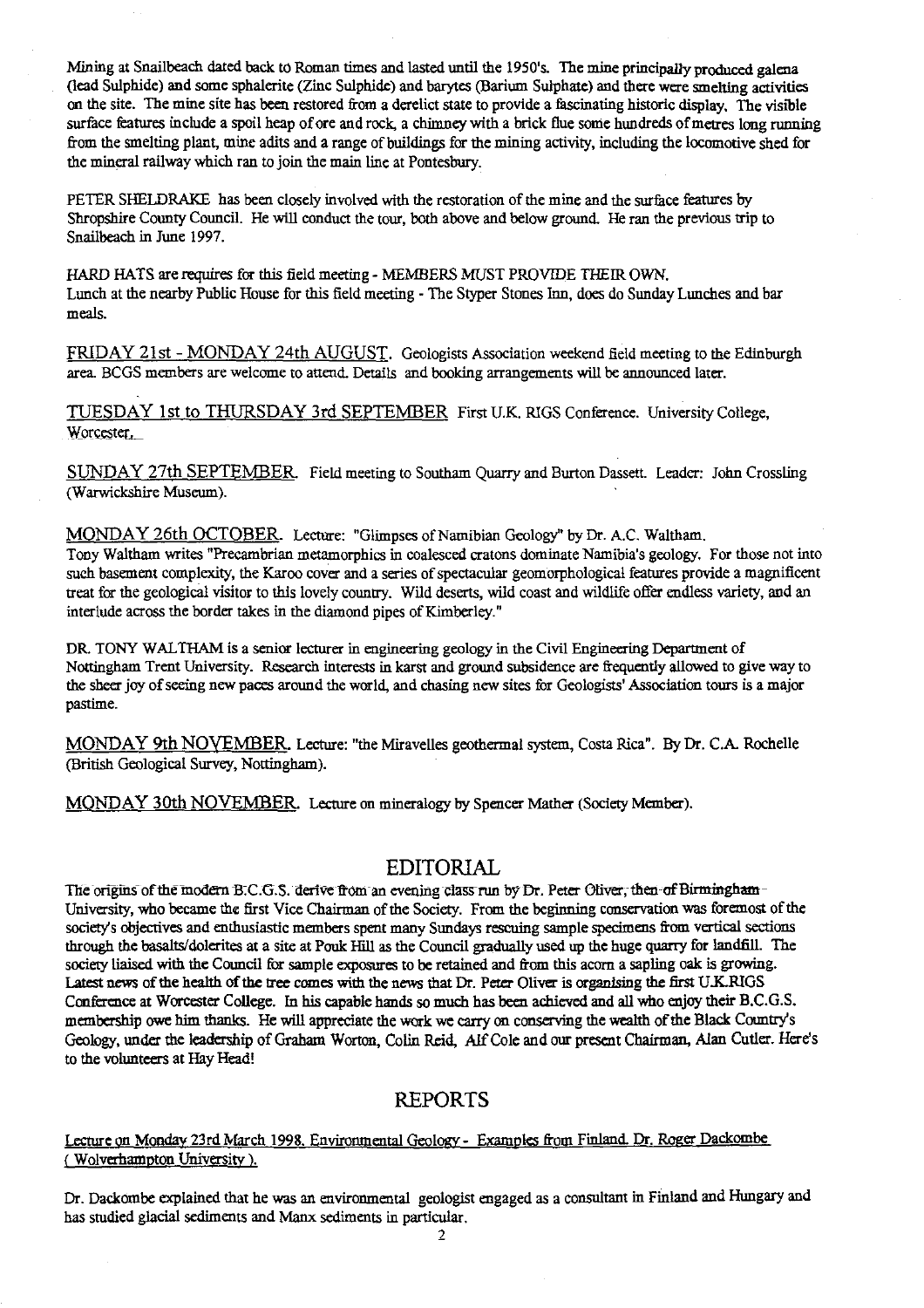He explained some of his current work at Wolverhampton University and the move to the more applied aspects of *the* discipline. The geology of resources with a consideration for land use and state planning sets the key for courses at Wolverhampton.

Dr. Dackombe introduced his lecture stating the importance of the study of geology relating to environmental conservation, protection and geological processes which can help us understand our environment and point to our mistakes and choices.

Finland is a northern coniferous covered land with little relief. Base geology comprises granites, gneiss and schist, clothed in till and glacial debris. This is a young landscape with ice cover finally retreating north only 10,000 years BP. The Late Weichselian Glaciation has left a legacy of perched boulders, eskers, moraines and tills. Isostatic rebound is still occurring at a rate of 4 to 5 mm per year. Finland has an area of 338145 km<sup>2</sup>, a population of 5 million of whom 450,000 Iive in the capital Helsinki. 65 % of the Finnish population live in an urban environment and the population density is 16 per km<sup>2</sup> . 65 % of the land area is covered by managed forest. There are 200,000 lakes and 30,000 islands.

The country has a long cold winter, when little biological degradation takes place, storing potential contamination for release with the spring thaw, when a flush of acid melt water is evident. There are no indigenous supplies of oil or coal and the basic fossil fuel contaminants are from wood and peat burning. Fresh water takes and rivers are contaminated with biological agents from peat and forests and are not used for water supplies. Pollution from the timber industry is evident throughout the river and take transport system. Soils are thin and do not buffer acidity, weathered bedrock containing little or no limestone.

Contamination of ground water resources gives cause for concern. Ground water is often supplied from esker aquifers. Eskers often provide a highway route and sites for industrial development. There is thus potential for pollution of the ground water resource. Research has shown that ground water quality is declining, humus, iron, manganese, sulphate and nitrate loads showing increases in populated and industrial areas. Chloride contamination from road salt can also be observed. Recharging of the esker aquifer is on a small scale and is thus subject to local contamination.

A project by the local Polytechnic, that has support from Wolverhampton, has investigated a site used for processing forest products and has shown heavy contamination by phenols, chromium, copper and arsenic. The Finnish Geological Survey has produced mapping identifying possible sites for ground water exploitation and other areas where pollution is a problem.

Finland is a large sparsely populated country, with little heavy industry, but suffers unique problems of ground water contamination which require constant monitoring from environmental geologists.

Andrew Rochelle.

#### Monday 27 April 'Hidden Secrets of some Carboniferous Corals' by Dr. John Nudds (Manchester Museum)

Dr. Nudds restricted his-lecture to fossils from Ashfell Edge cutting which lies beside the A685 outside Ravenstonedale.

In a road cutting at Ashfell Edge six regional stages are visible and the Ashfell Sandstone and Ashfell limestone were of particular interest. From the surface of the shale of the Aruundian stage Ashfell Sandstone Dr. Nudds showed corallites of a colonial coral formerly known as *Lithostrotion ma<sup>r</sup> tini* now renamed *Siphonodendron martini.* They were colonial, cylindrical and showed growth increment bands. Increment bands arise as a result of daily changes in light (which would affect the algae living in the outer cells of the organism) or temperature as well as monthly changes associated with the lunar cycle. In the cool season or at night the corals secrete less limestone and so monthly and daily bands are visible on the surface of the corallites. Devonian corals studied at a different location show 400 daily bands in a year while these in the Lower Carboniferous have 391. This would indicate that the earth is slowing down on its rotational axis. Tidal friction is a major cause of this. When a graph is drawn of the rate of slowing down, the slowing down is shown to accelerate in the Lower Carboniferous due to widespread occurrence of shallow shelf-seas.

*Siphonodendron martini* has a solid rod columella, major and minor septa (28 septa in each order) and dissepiments. In some areas many corallites did not reach maturity only growing to 3mm. in diameter. Three ecotypes of the fossil are identified probably representing growth stages in the coral. The third ecotype is characterised by small radius, only twenty septa and a single row of dissephnents. Some samples showed rejuvenescance i.e. the corallites reached adult dimensions then stopped growing only to recommence with smaller radius and more juvenile features.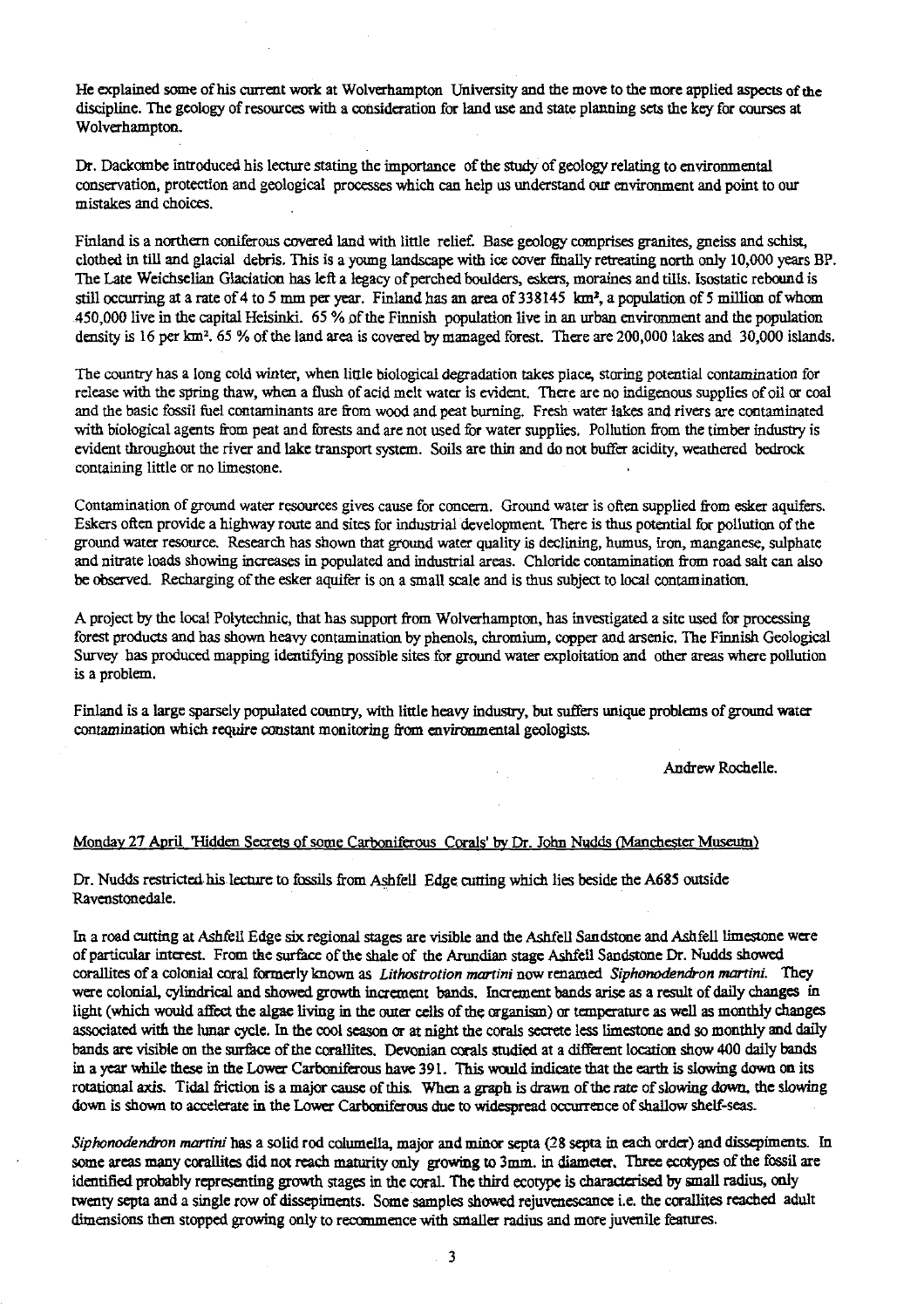Growth amounts measured were from  $4\frac{1}{2}$  mm a month in the limestone down to  $2\frac{1}{2}$  mm a month in the calcareous shales where reduced growth also affects the diameter of the corallites. In the shale, rejuvenescence took place and there was little evidence of asexual breeding. There were no monthly bands as the increase in sedimentation probably also restricts the breeding. Extra nutrients brought in by sediments would be expected to reduce breeding. Alternatively reduced light may have affected the algae living in the outer cells of the organism, have reduced breeding and thus eliminated the monthly banding.

Just above the base of the overlying Holkcrian stage are lycopods, club mosses, preserved in three dimensions. Probably living in saline lagoons representing the marine regression that characterises each stage boundary, the ground rapidly hardened to produce exceptional preservation.

Over Ash Edge and from the Brownber Pebble Bed which represents the base of the Arundian stage is found the earliest evidence of *Siphonodendron martini. Dorlodotia briarti* was found here, a fossil previously known from Belgium. It has large dissepiments, a rod like columella and septa which do not reach to the edge of the corallite. Doing serial sections it was found that both *Siphonodendron* and *Dorlodotia* are found. i.e. two genera within one corallite. The variation is not genetic. Is one a juvenile? Does the early *Dorlodotia* have septa to the periphery and at a late stage of maturity do the septa shrink from the edge of the corallite and large dissepiments appear to give rise to the fossil known as *Siphonodendron.* Dr. Nudds' hypothesis is that *Dorlodotia briarti* is the ancestral species characteristic of the Chadian stage. Later, *Siphonodendron* of the Arundian stage misses the mature stage of its ancestral *Dorlodotia* and is an example of reverse neoteny, whereby a descendant adult shows features of the juvenile stage of its immediate ancestor. The base of the Arundian is showing intermediate colonies.

Thus we were treated to an intriguing story of palaeontological detective work elegantly elucidated by Dr Nudds.

Elizabeth Calcott and Kate Ashcroft.

## Sunday 10 May The Cambro-Ordovician Geology of the Church Stretton Area Leader: Dr Paul Smith of the Lapworth Museum and Birmingham University.

The itinerary opened with a visit to Comley Quarry SO 484 964 This classic locality is a quarry which was opened up to extract fossils by *Lapworth,* Groom and Cobold. The Lower Cambrian shows an explosion of life forms, a result of a sea level rise which flooded the continents and provided a vast area of shallow photic seas. Dr Smith placed the area in its Cambrian context as a slither of a continent, Avalonia, broken off from Antarctica. Rapid sea floor spreading and the doming that resulted displaced sea water. In Comley Quarry one sees sandstones and limestones overlying the Uriconian Volcanics. The sandstone is *very* micaceous denoting its volcanic origins and the red limestone is *rich* in micro fossils as well as brachiopods and trilobites. Conservation practices have allowed the quarry to be conserved and protected by thick layers of vegetation.

Equally unprepossessing was the second locality, the Hope Bowdler Unconformity (SO 474 294). Here Harnage Shales of Caradocian age rest on the Uriconian. Movements along the major Church Stretton fault may have caused the variations in the age of the sediments directly overlying the volcanics. The shale contains clasts of volcanics and is rich in ostracods.

After a leisurely lunch at Cardington the Onny Valley section (SO 429 852) was followed beginning with the oldest rocks at the western end where the Uriconian was revisited and found to be overlain by Coston Beds, coarse cross bedded calcareous sandstones containing trilobites, brachiopods and conodonts (fish teeth)\_ A thin bed of red squidgy clay was interpreted as bentonite. Further from the Uriconian the beds become finer. The Caradocian is interpreted as the highest sea level ever, a time of maximum onlap, a result of high. heat flow and rapid rates of sea floor spreading. The Alternata limestone is very fossiliferous with an abundance of brachiopods, some tr<sup>i</sup> lobites, bryozoans and conodonts.

We then viewed the famous river cliff section: an unconforniity of Silurian Llandoverian rocks overlying the Caradoc which proved that Murchison was wrong in claiming that there was no major break between the Cambrian base and the now re-classified Llandeilo rocks. The day produced much discussion and we appreciate how Dr Smith placed the Geology in the context of the Victorian controversies it generated and showed how the sedimentation relates to its position in the plate tectonic activity of its day.

Kate Ashcroft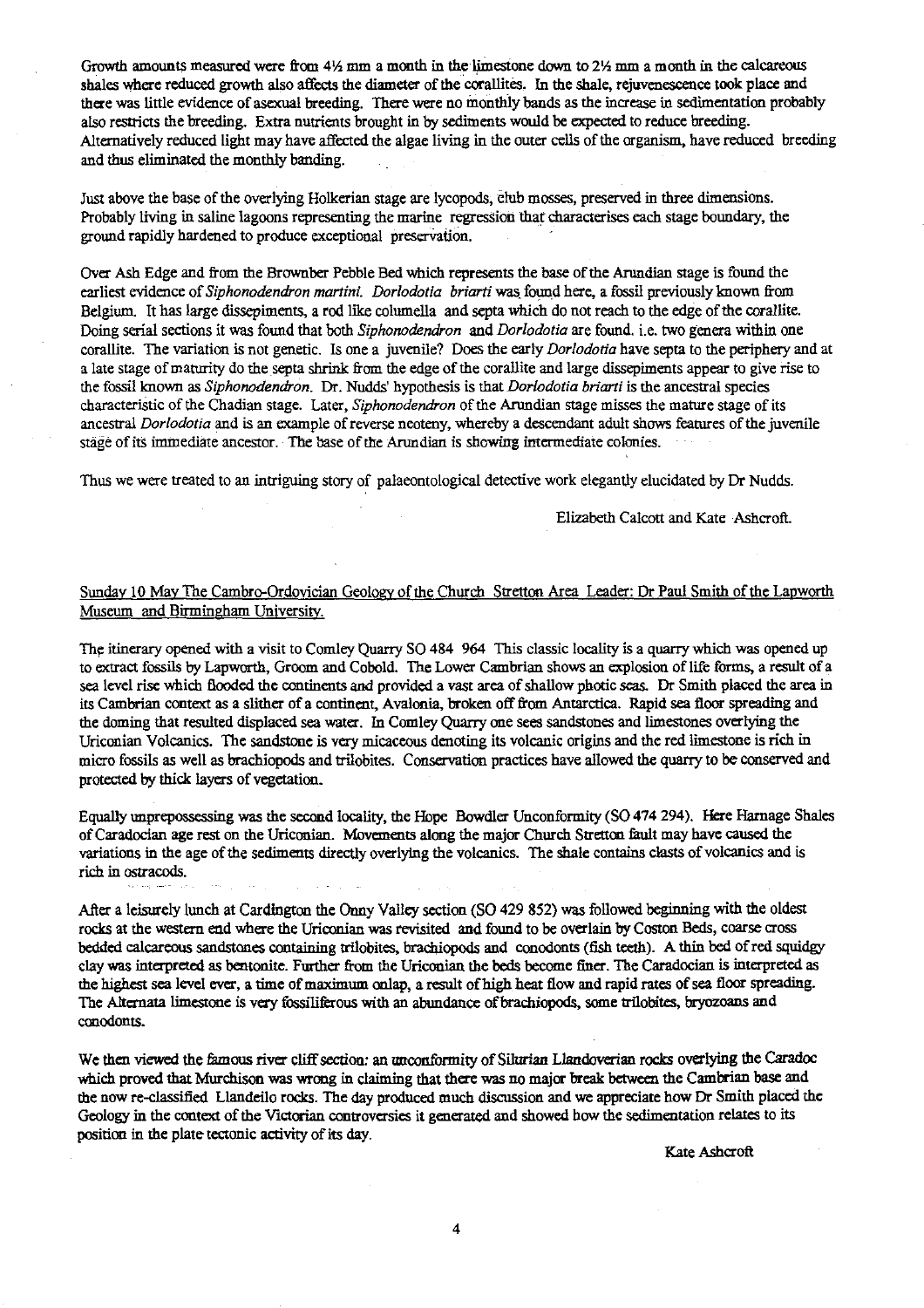#### CONSERVATION COLUMN

Alf Cole is applying to the Royal Society and British Association for a Millennium Award to support his work in creating an Earth Science, Local Industrial Heritage and Archaeological Trail in Walsall at Hay Head SSSI (Walsall) He has been working with a team of volunteers to clean up some faces and hopes and expects that members of BCGS will join him in November or December. It is hoped that excavation adjacent to the Silurian exposure will reveal the Eastern Boundary Fault line between the Carboniferous and the Silurian. The work would be best done when a minimum of green foliage is present so Alf suggests possible dates as Sundays: 29th November or 6, 13th or 20th December. Helpers may bring a garden spade but all other tools will be provided. Contact Alf on 01922 634899 for further details.

Graham Worton and Alan Cutler will be assisting in a project to re-assess Dudley's SINCs (Sites of Importance for Nature Conservation.)

'A Future for Fossils' a two day symposium on the sustainable management of our fossil heritage will take place in Cardiff on 14th and 15th October. Registration (if completed before July 10th) is £20 for two days. Further information and registration details from Mrs. Liesbeth Diaz, Department of Earth Sciences, Cardiff University, P.O. Box 914, Cardiff CF1 3YE. Tel 01222 874830. This conference is organised by English. Nature, the National Museum of Wales and Cardiff University.

Work on Step Pit Cavern at the Wrens Nest has ceased: Await further developments.

The first UK RIGS Conference is to be held in Worcester from 1st to 3rd September. The conference programme includes: the background to RIGS, the strategy, working relationships, practical difficulties, improving the system, information technology, exhibitions, workshops and fieldtrips. Two delegates from each group will be greatly subsidised to attend the conference, which is sponsored by University College Worcester, English Nature, Wildlife Trusts, GA, Geological Society, the Environmental Agency, Worcestershire and Herefordshire County Councils. The contact address is Dr. Peter Oliver, Director, Hereford and Worcester RIGS Group, Department of Geography, University College, Worcester, Henwick Grove, Worcester, WR2 6AJ Tel..01905 855184

#### ITEMS IN BRIEF

1. Welcome to new member Gill Gouldbourn - wife of Phil - Kings Norton.

- 2. Colin Reid and Graham Worton attended a conference in Belfast entitled 'Tourism in Geological Landscapes' and talked of their hopes for the development of geo-tourism in Dudley. Graham launched a plan called 'Origins' for a striking development of a trilobite building entrance to the attractions at Castle Hill, Dudley. (See the enclosed plan.)
- 3. The Director of the Palacontoiogical Collections Division of the Palaeontolgical Society of America has written} pledging his support for Dudley's World Heritage bid.
- 4. Holiday Guides. Geologists' Association Guides may be just what is needed for your *next* holiday. Southern Cyprus, The Isle of Wight, The Late PreCambrian of the Scottish Highlands and Islands and many more titles are available to members (I think that includes BCGS members) for £10.00 including post and packing. Order on 0171 434 9298
- 5. Dinosaurs have invaded Birmingham including the world's biggest T.rex. (with teeth as big as butchers' knives, it stands taller than a double decker bus!). The dinosaurs move, they roar, they do everything but eat you! They can be seen at the Gas Hall, Birmingham Museum and Art Gallery until 6 September. There are art workshops, cartoon dinosaurs, a scaly skin laboratory, Dinosaur rubbings and identikit Dinosaurs. All activities are suitable for children aged 3 and over but all children must be accompanied by an adult. For details ring 0121 303 1966.

#### 6. Help needed by Secretary of BCGS!

The Amstrad PCW 8256 printer attached to *an elderly word* processor of the same name has at last turned up its bail bar and died. If anyone has a functional compatible printer to spare Ann Nicholds would be most grateful to hear from them on 01564 778181.